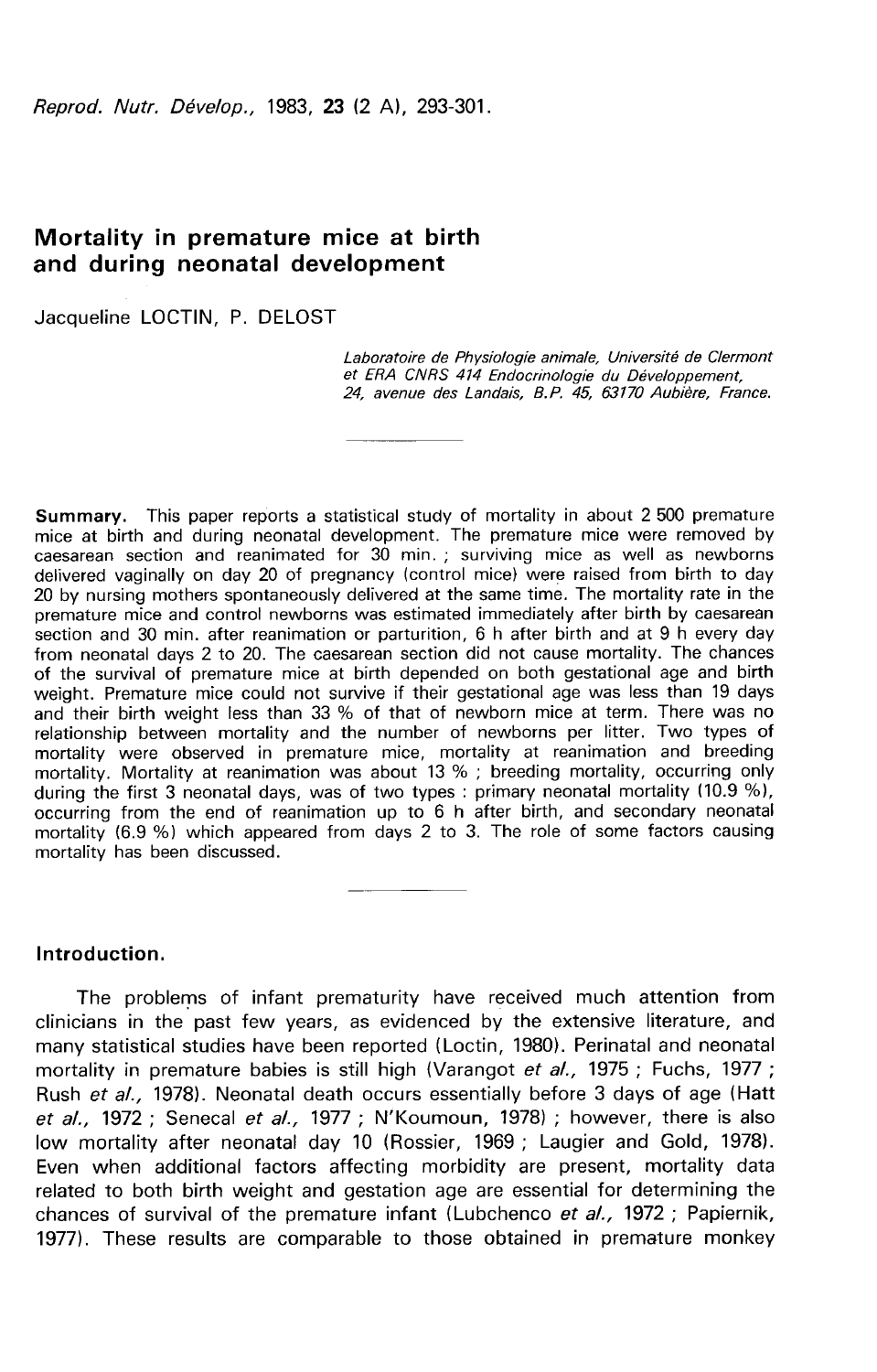(Digiacomo and Shaughnessy, 1972 ; Price et al., 1972 ; Hird et al., 1975 ; Shaughnessy et al., 1978) and premature piglet (Aumaitre et al., 1979).

Except in primates and domestic animals there have been only a few studies concerning prematurity in other species ; thus, nothing is known about mortality in premature rodents. We thought it would be interesting to compare existing data with a rodent model. On the other hand, while some factors involving the mortality of premature neonates have been widely studied, the role of the adrenal cortex remains obscure ; in premature humans, results on the adrenal cortex are particularly conflicting. Since the degree to which a premature adrenal cortex functions at birth may be of some importance in determining whether the neonate survives, the mouse seemed to be a good model for studying prematurity because perinatal changes in corticosterone and aldosterone concentrations in mother, foetus and full-term neonate in this species have been studied previously in our laboratory (Dalle et al., 1978). Furthermore, we have recently investigated glucocorticoid and mineralocorticoid functions in premature mice. Finally, since the mouse is a prolific species with short pregnancy and a brief period of postnatal growth, some experiments can be done in premature neonates that are difficult to carry out in other species ; for example, it is easy to remove the foetuses by caesarean section (Loctin, 1980).

The aim of the present paper was to make a statistical study of mortality at birth and during neonatal development in premature mice obtained by caesarean section.

## Material and methods.

Animals. — We used primiparous female mice (Swiss  $CD_1$  strain) of the same age (3 months) and their litters. Male and female mice were caged together overnight from 19 to 7 h, and we called the day a vaginal plug was observed day 1 of pregnancy. The time of mating was known to within 6 h. Pregnant mice were isolated from day 1 in individual cages under controlled conditions of temperature (25  $\pm$  2 °C) and natural lighting and safeguarded against stress. Breeding results in our laboratory have shown that spontaneous parturition occurs on day 20 of pregnancy in the Swiss  $CD_1$  strain (Loctin, 1980). Premature mice were obtained by caesarean section between 9 and 12 h on days 18 and 19 of pregnancy.

Caesarean section and reanimation. — Immediately after the dam was decapitated, all the foetuses of the litter were removed by laparotomy (3 min. for a litter of 6-7 foetuses and 4 min. for a litter of 12-13). The newborn mice were reanimated for 30 min. in a warming box  $(38 \degree C)$  soaked with serum and provided with an oxygen tent.

Raising of neonates.  $-$  After respiration and reanimation, premature mice removed by caesarean section on day 19 of pregnancy, as well as newborn mice delivered vaginally on day 20 and taken from their own dam less than 1 h after parturition, were raised from birth to day 20 by nursing mothers spontaneously delivered at the same time. Only litters from nursing dams which suckled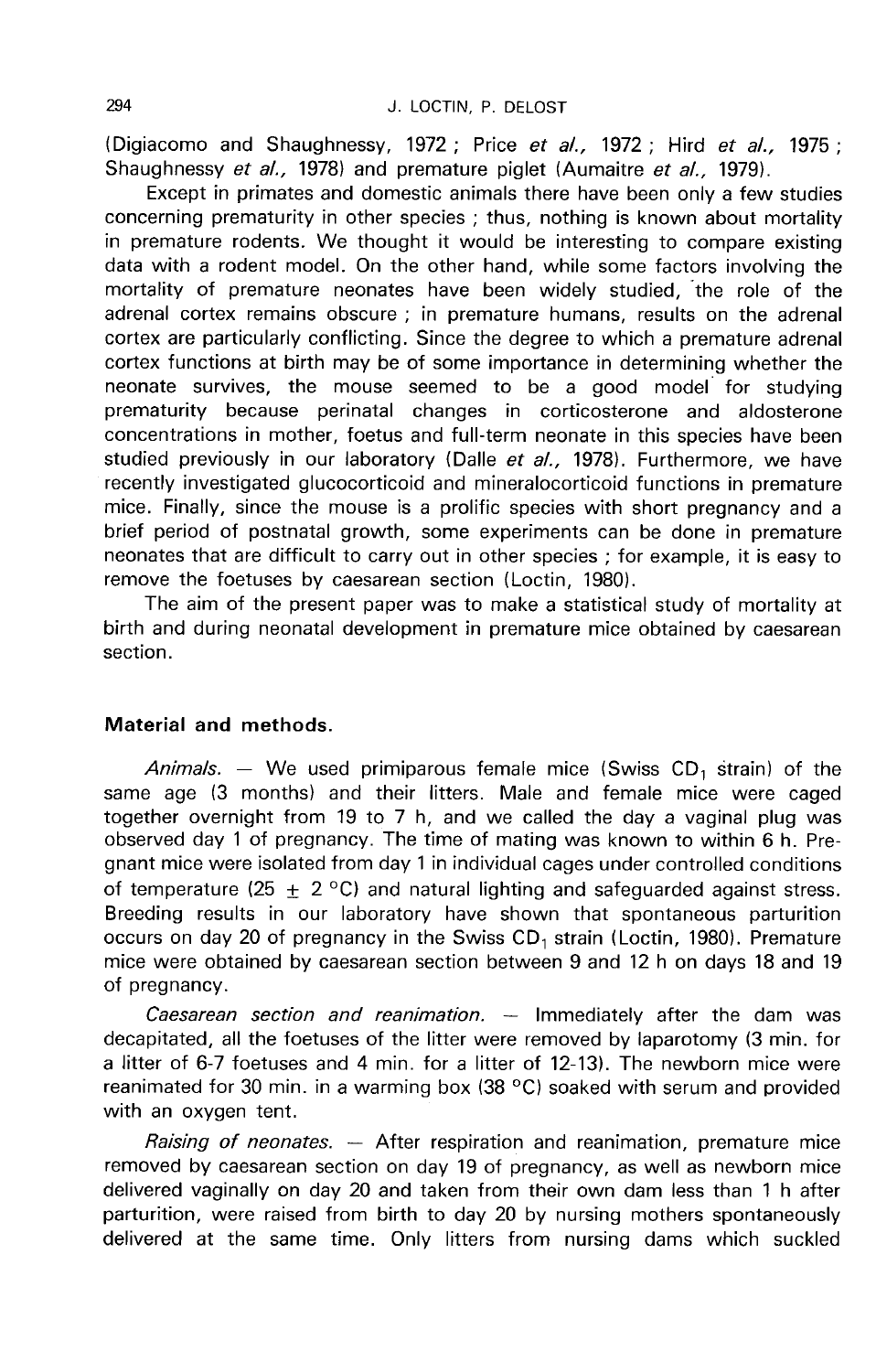newborns immediately after birth and regularly during neonatal development were used in the statistical study of mortality.

Statistical study of mortality.  $-$  The study was carried out using about 3 400 newborn mice divided into several groups. Mortality was defined as the death of premature mice and control newborns (1) at birth (immediately after caesarean section and 30 min. after reanimation or parturition), (2) 6 h after birth and (3) at 9 h every day from neonatal days 2 to 20. The number of dead and the mortality rate were noted at each stage. Only litters with 6-13 newborns were used. To study mortality and body weight at birth and during neonatal development, the litters were pooled then divided into 4 groups each containing : 6-7, 8-9, 10-11 or 12-13 newborns.

Body weight.  $-$  The body weight of live premature mice removed by caesarean section on day 19 of pregnancy was estimated 30 min. after reanimation and compared to : (1) newborns delivered vaginally on day 20 and weighed less than 1 h after parturition, (2) premature mice dying during<br>reanimation. The means + SEM are given ; Student's t-test was used to *Body weight.* — The body weight of live premature mice removed by caesarean section on day 19 of pregnancy was estimated 30 min. after reanimation and compared to : (1) newborns delivered vaginally on day 20 and weighed calculate probability and significance.

## Results.

## 1. Mortality at birth.

a) After caesarean section.  $-$  The mortality rate of 2 570 foetuses at the end of caesarean section (133 on day 18, 1986 on day 19 and 451 on day 20 of pregnancy) was 0 % ; all the foetuses were alive with the thorax moving.

b) Mortality at reanimation (table 1). - No premature mice with a gestational age of less than 19 days survived when reanimated. Indeed, the mortality rate of 133 foetuses removed by caesarean section on day 18 was 100 % 30 min. after reanimation. On the other hand, the number of surviving premature mice was high in newborns removed by caesarean section on day 19 since the mortality rate was only 13.2 %. The statistics of this group, based on 1986 premature mice, showed that mortality at reanimation was not a function of the duration of

### TABLE 1

Differences in reanimation mortality between foetuses removed by caesarean section at term on day 20 and prematures removed by caesarean section on days 18 and 19 of pregnancy

| Groups  | Days<br>of gestation | Number<br>of foetuses | Number<br>dead | Mortality<br>rate |
|---------|----------------------|-----------------------|----------------|-------------------|
| Group 1 | day $18$             | 133                   | 133            | 100               |
| Group 2 | day $19$             | 1986                  | 262            | 13.2              |
| Group 3 | day $20$             | 277                   |                | 1.4               |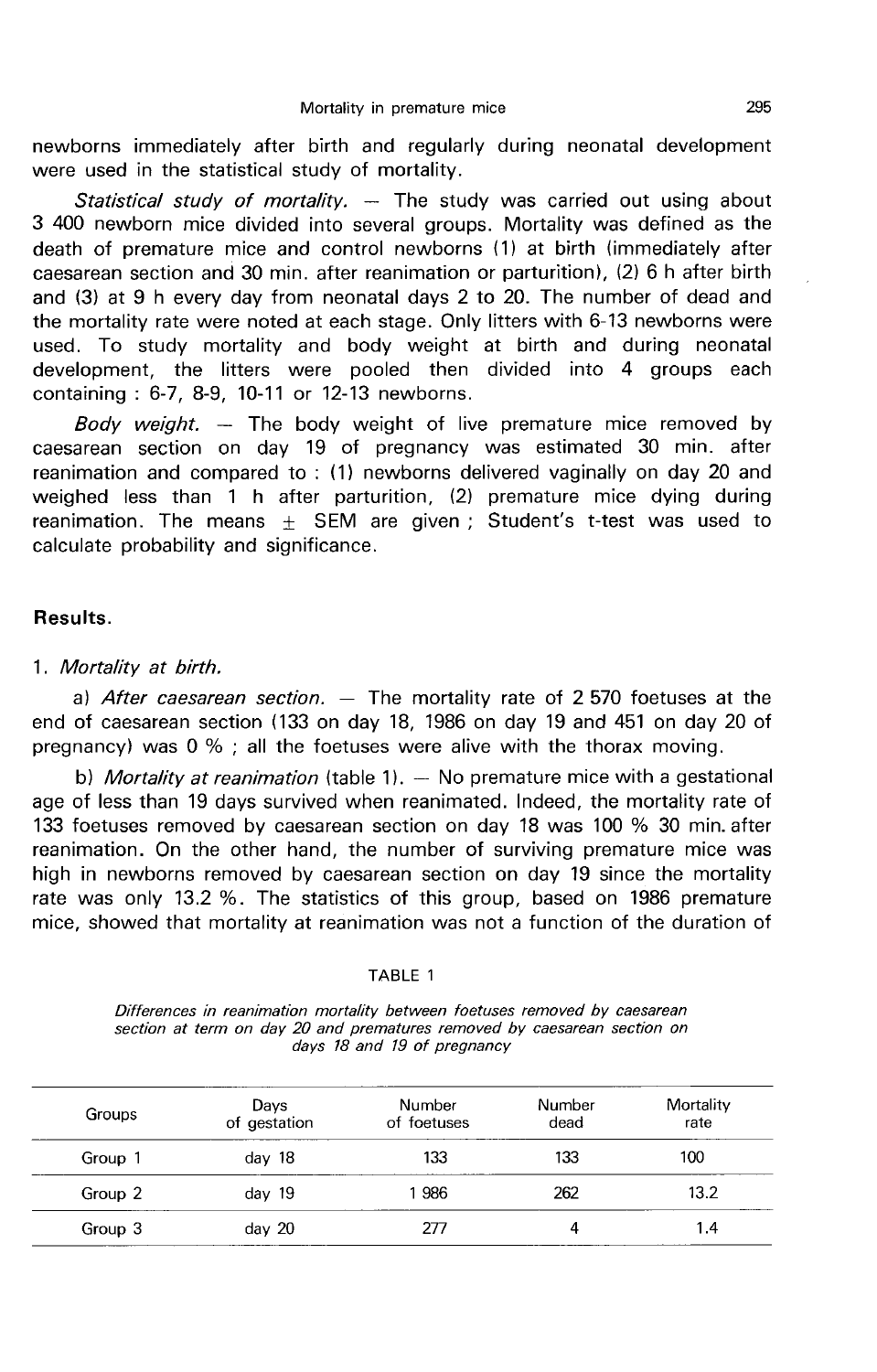### TABLE<sub>2</sub>

| por needs of profilement of the road by bacoult barr boomers and the life | of pregnancy (Statistics based on 1986 premature mice) |      |         |           |  |  |  |
|---------------------------------------------------------------------------|--------------------------------------------------------|------|---------|-----------|--|--|--|
| Number of<br>newborns per litter                                          | $6-7$                                                  | 8-9  | $10-11$ | $12 - 13$ |  |  |  |
| Mortality rate                                                            | 14.7                                                   | 13.4 | 13.2    | 13.0      |  |  |  |

Reanimation mortality as a function of the number of newborns per litter of prematures removed by caesarean section on day 19

c) Prepartum age and body weight of surviving premature mice (table 3).  $-$ The mean body weight of newborns delivered vaginally at term on day 20 varied at birth between 1.54  $\pm$  0.006 g and 1.59  $\pm$  0.003 g. In prematures removed by caesarean section on day 18 of gestation and dead after reanimation, mean body weight was  $0.91 + 0.01$  g. In premature mice removed on day 19, mean body weight after reanimation varied between 1.02  $\pm$  0.01 g and 1.07  $\pm$  0.02 g in dead prematures and between 1.22  $+$  0.003 g and 1.26  $+$  0.006 g in live prematures. Mean body weight of dead premature mice at day 19 of pregnancy

#### TABLE 3

Difference in body weight (g) as a function of the number of newborns per litter. A comparison between newborn mice delivered vaginally on day 20 and weighed less than 1 h after birth and premature mice (alive or dead at reanimation) removed by caesarean section on day 19 and weighed 30 min after reanimation. Values are means  $\pm$  SEM. The numbers in parentheses are the number of mice weighed

| Group   | Number<br>of newborns<br>per litter                               | Newborns<br>delivered vaginally<br>on day 20                                                                                                 | Live<br>prematures                                                                                                            | Dead<br>prematures                                                                                                    |
|---------|-------------------------------------------------------------------|----------------------------------------------------------------------------------------------------------------------------------------------|-------------------------------------------------------------------------------------------------------------------------------|-----------------------------------------------------------------------------------------------------------------------|
| Group 1 | $12 - 13$<br>$10 - 11$<br>$8-9$<br>$6 - 7$<br>Total of<br>litters | $1.48 + 0.008(198)$<br>$+$ 0.009 (125)<br>1.51<br>$1.56 + 0.01$<br>(134)<br>$1.65 + 0.01$<br>(127)<br>$1.56 + 0.003(584)$                    | $1.20 + 0.008(149)$<br>0.01<br>(105)<br>1.25<br>$+$<br>$1.32 \pm 0.007$ (74)<br>$1.34 + 0.01$<br>(58)<br>$1.26 + 0.006$ (386) | $1.07 + 0.01(40)$<br>$+ 0.08(25)$<br>1.06<br>$+ 0.06(18)$<br>1.07<br>1.07<br>$+ 0.01(18)$<br>$1.07 \pm 0.02$ (101)    |
| Group 2 | $12 - 13$<br>$10 - 11$<br>$8-9$<br>$6 - 7$<br>Total of<br>litters | $1.52 \pm 0.007$ (172)<br>1.55<br>0.008(100)<br>土<br>1.58<br>0.01<br>(111)<br>$+$<br>1.68<br>(109)<br>0.01<br>$+$<br>1.59<br>$+$ 0.003 (492) | $1.18 + 0.006(263)$<br>(168)<br>$1.24 + 0.01$<br>$+$ 0.008 (139)<br>1.31<br>$1.35 + 0.009(113)$<br>$1.22 + 0.003(683)$        | $+$ 0.06 (49)<br>1.01<br>$+ 0.05(30)$<br>1.02<br>$1.03 + .0.1$<br>(25)<br>$1.02 \pm 0.05$ (23)<br>$1.02 + 0.01$ (127) |
| Group 3 | $12 - 13$<br>$10 - 11$<br>$8-9$<br>$6 - 7$<br>Total of<br>litters | 0.008(85)<br>$1.48 +$<br>$1.52 +$<br>(50)<br>0.01<br>$1.55 +$<br>(58)<br>0.01<br>$1.64 +$<br>(54)<br>0.01<br>0.006(247)<br>$1.54 +$          | $1.18 + 0.007(210)$<br>(103)<br>1.25<br>$+ 0.01$<br>1.30<br>(48)<br>$+ 0.01$<br>(36)<br>$1.35 + 0.01$<br>$1.23 + 0.006(397)$  | $+ 0.05(15)$<br>1.03<br>$+ 0.04(8)$<br>1.04<br>1.03<br>(5)<br>$+0.1$<br>$1.04 + 0.05(5)$<br>$1.04 + 0.03(33)$         |

caesarean section or the number of foetuses per litter because that rate..after reanimation did not vary with the number of foetuses per litter (table 2).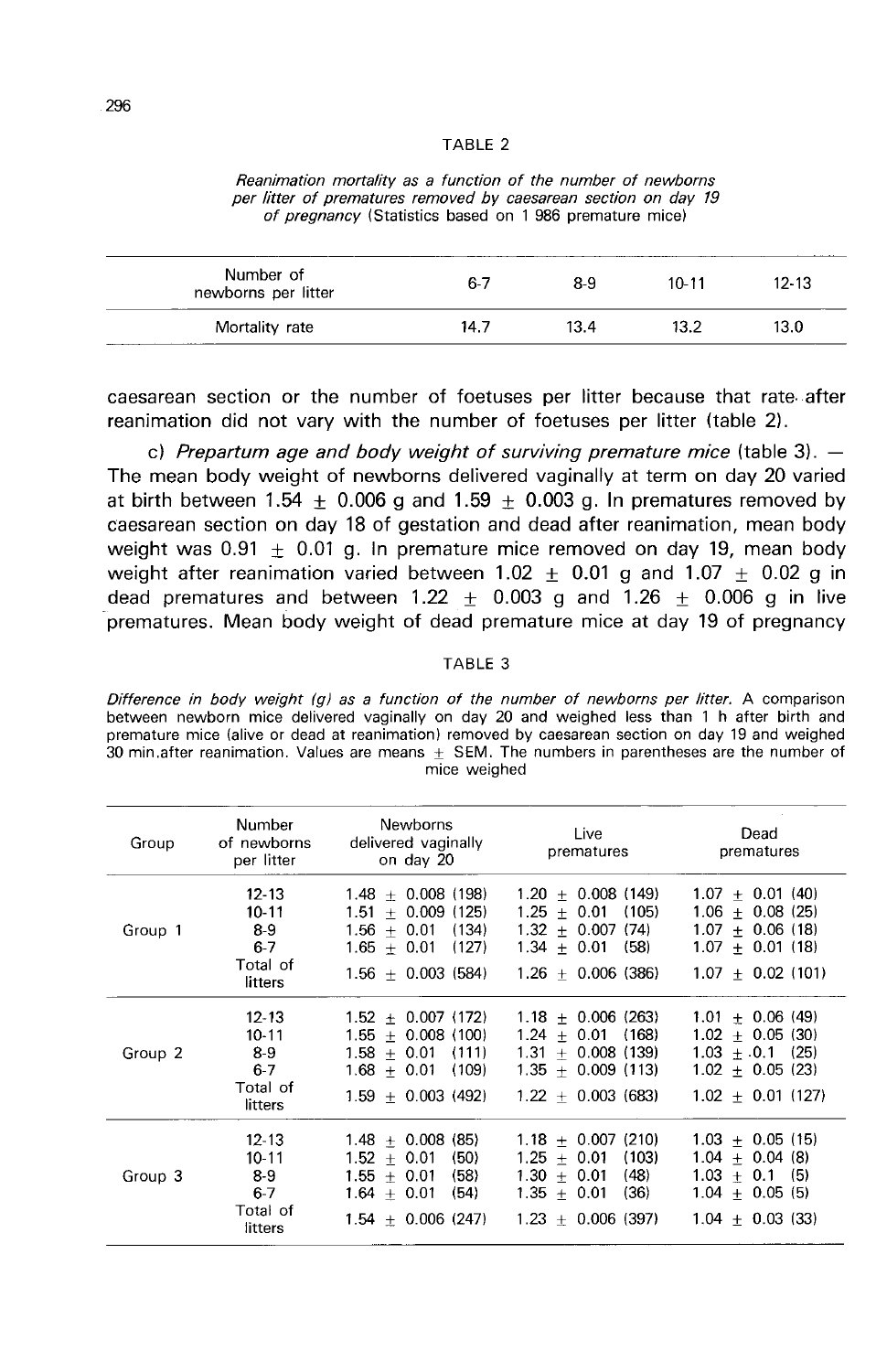was 15 to 16.4 % lower ( $P < 0.001$ ) than that of live prematures on the same day, and the mean body weight of the latter survivors was 19.2 to 23.2 % lower  $(P < 0.001)$  than that of newborn mice at term. These results show that the mean body weight limit of surviving premature mice was higher than 1.07  $\pm$ 0.02 g. Statistical analysis using body weight as a function of the number of newborns per litter showed that body weight estimated 30 min. after birth in fullterm newborns delivered vaginally on day 20 and in live premature mice removed on day 19 increased when the number of newborns per litter decreased. In contrast, the body weight of dead premature mice did not vary as a function of the number of newborns per litter ; it was equal in all the litters in each group (table 3). Thus, the premature mice in each litter died if their body weight was equal to or lower than 1.07 g.

## 2. Breeding mortality (table 4).

The breeding mortality of mice was characterized by a critical period occurring between birth and day 6 in both full-term newborns and prematures. There was

### TABLE 4

Differences in breeding mortality from birth to day 20 after birth between full-term mice delivered spontaneously and vaginally on day 20 of pregnancy (controls) and premature mice removed by caesarean section on day 19 of pregnancy. Both groups were alive and were raised by nursing dams from 30 min, after birth or reanimation. The dead in the litters were counted 6 h after birth and at 9 h every day from neonatal days 2 to 20.

| <b>Stages</b><br>after birth | Full-term newborns<br>(control animals) |                |                   | Premature mice  |                |                   |
|------------------------------|-----------------------------------------|----------------|-------------------|-----------------|----------------|-------------------|
|                              | Numer<br>alive                          | Number<br>dead | Mortality<br>rate | Number<br>alive | Number<br>dead | Mortality<br>rate |
| From birth<br>to 6 h         | 840<br>840                              | $\bf{0}$       | 0                 | 667<br>594      | 73             | 10.9              |
| From 6 h<br>to day 2         | 840<br>815                              | 25             | 2.9               | 594<br>594      | $\mathbf 0$    | 0                 |
| From days 2<br>to $3$        | 815<br>800                              | 15             | 1.8               | 594<br>542      | 52             | 8.7               |
| From days 3<br>to $4$        | 800<br>785                              | 15             | 1.8               | 542<br>536      | 6              | 1.1               |
| From days 4<br>$to$ 5        | 785<br>770                              | 15             | 1.9               | 536<br>531      | 5              | 0.9               |
| From days 5<br>to $6$        | 770<br>766                              | 4              | 0.5               | 531<br>525      | 6              | 1.1               |
| From days 6<br>to $7$        | 766<br>766                              | $\bf{0}$       | 0                 | 525<br>525      | $\mathbf 0$    | $\mathbf 0$       |
| From days 7<br>to 20         | $319*$<br>319                           | 0              | 0                 | 289*<br>289     | 0              | 0                 |

(\*) 447 full-term newborns and 236 premature mice were killed on day 7 for other investigations.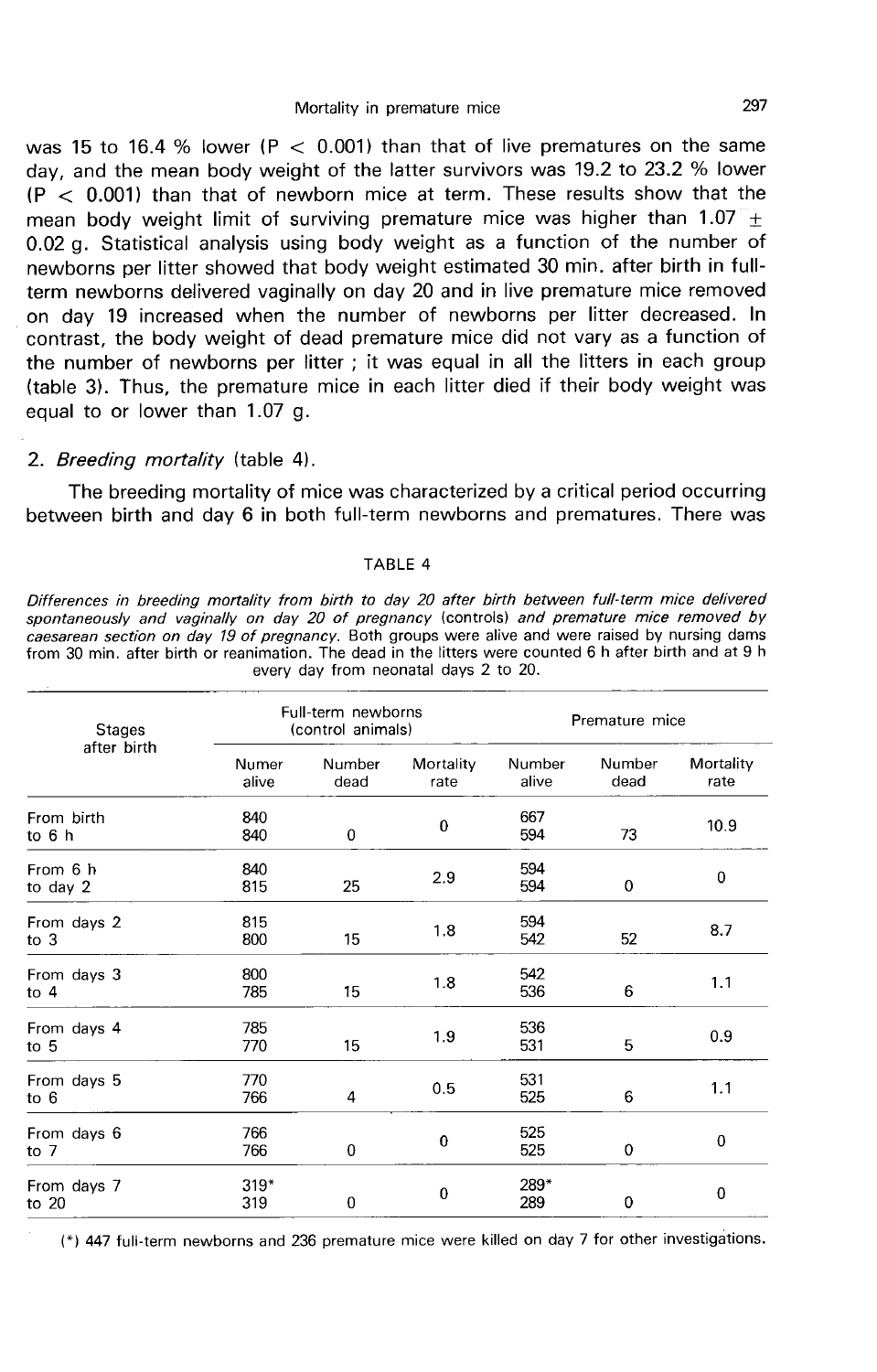## J. LOCTIN, P. DELOST

no mortality from day 7. During the first 6 neonatal days, the mortality rate of prematures  $(21.3 \%)$  was higher than that of newborns at term  $(8.7 \%)$ . As the mortality rate of prematures was equal to that of newborns at term from neonatal days 4 to 6, mortality due to prematurity appeared only during the first 3 neonatal days ; the true breeding mortality rate of prematures was 14.0 % from birth to day 3. The statistics of table 4 show that mortality between birth and day 2 began only 6 h after birth in control animals, and occurred only during the first 6 neonatal hours in prematures. There was no relationship between mortality rate and the number of newborns per litter ; dead neonates were distributed equally in litters of 6 to 13 newborns.

Finally, breeding mortality in the mouse due to prematurity was of two types : (1) primary neonatal mortality (10.9 %) occurring from the end of reanimation to 6 neonatal hours and (2) secondary neonatal mortality (6.9 %) appearing between 9 h on day 2 and 9 h on day 3.

## Discussion.

The present experiments show that, in spite of mortality, many premature mice obtained by caesarean section survive.

There are two types of mortality in premature mice : mortality at birth occurring during reanimation and breeding mortality. Because of the basic relationship between birth weight, gestational age and mortality rate in prematures, it is imperative to take into consideration the joint effect of birth weight and gestational age when examining neonatal mortality.

1. Mortality at birth.  $-$  Our statistics show that the chances of premature mice surviving at birth depends on both gestational age and birth weight. Premature mice cannot survive after caesarean section, in spite of reanimation, if their gestational age is less than 19 days, although the term is 20 days in this species. The mortality rate in 18-day old foetuses at reanimation is 100 % whereas it is only 13.2 % in 19-day old foetuses. The mean birth weight of 18-day old dead foetuses and 19-day old dead foetuses is about 41 and 33 % less, respectively, than that of full-term newborns. Since the mean birth weight of surviving premature mice is about 20 % less than that of full-term newborns, the limit of mean birth weight for the survival of the former ranges between 67 and 80 % of that of full-term newborn mice. The present experiments have demonstrated that the mortality of 19-day old premature mice does not depend on the number of newborns per litter. Mortality occurred in all litters when foetal body weight was equal to or less than 1.07 g, and foetuses weighing less than that were found in litters of 6 to 13 newborns. Compared to other species, the limit of gestational age and birth weight for survival is high in premature mice. The survival rate in premature rats is 52 % when they are removed by caesarean section on day 20 of gestation, term being 21 days (Weinhold et al., 1980). In swine, the number of stillborn piglets is significantly higher when gestation lasts less than 112 days, although maturity is reached at 113-116 days (Aumaitre et al., 1979). The birth

298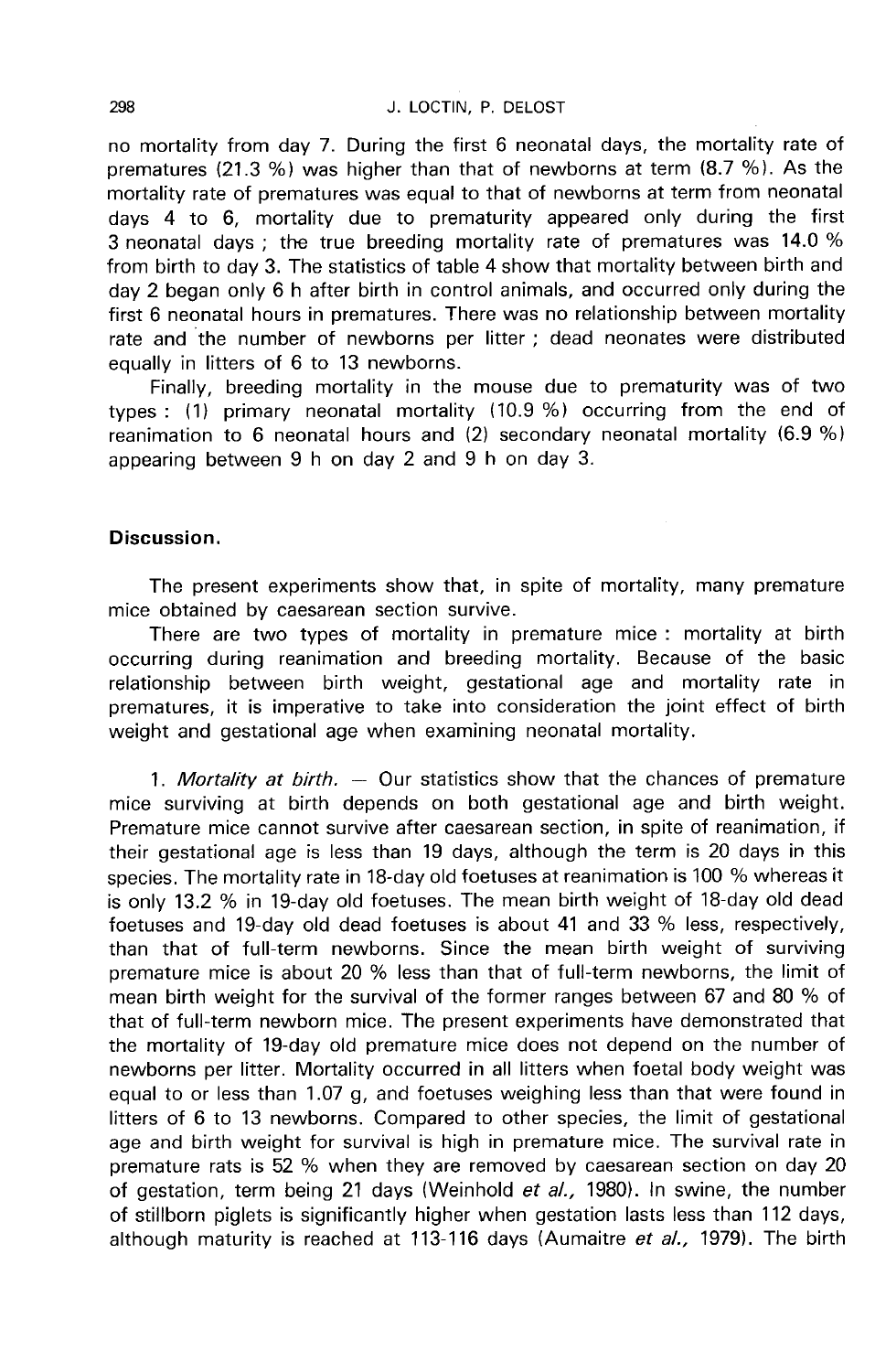weight in full-term newborn sheep varies between 1 500 and 5 000 g ; survival rate is 70 % for birth weights between 1 500 and 2 000 g and only 10 % for those of less than 1 500 g (Houssin and Brelurut, 1980). The viability limit is high in -primates. Premature human babies are viable from week 28 of pregnancy, although pregnancy lasts about 40-42 weeks, and they can survive when body weight is even less than 1 500 g, although the mean birth weight of full-term newborns is about 3 500 g. Premature rhesus monkey newborns survive from day 130 of gestation, although gestation lasts 175 days, and the limit of birth weight for survival is 63 % of that of full-term newborns (Shaughnessy et al., 1978). Nevertheless, it is difficult to compare mice with primates because of the difference in the number of newborns per litter and also because the premature mice in our experiments were removed by caesarean section, while the human prematures were delivered vaginally.

A lack of lung surfactant is certainly a factor in the death of 18-day old premature mice removed by caesarean section. Indeed, autopsy of all those that died during reanimation showed complete atelectasis of the lungs and it is known that lung surfactant is present only after day 18 of gestation in mouse foetuses (Buckingham and Avery, 1962). The lungs of 19-day old premature mice that died during reanimation were also atelectatic, and it is likely that a lack of lung surfactant was also a factor since the weight of these foetuses was low like that of 18-day old premature mice.

2. Breeding mortality. — The breeding mortality of premature mice was determined by comparing 19-day old premature mice raised from birth to day 20 by nursing dams to full-term newborns also raised by nursing mothers. The nursing mothers were delivered vaginally at the same time as the mothers of premature mice and full-term newborns. However, in our experiment, neonate adoption was homogeneous since for the statistical study we used only litters from nursing mothers that had regularly suckled neonates from birth to day 20. The breeding mortality of premature mice was not related to the number of neonates per litter since the dead neonates were distributed equally in all litters. The relationship between breeding mortality and neonate body weight is not known because we could not weigh live neonates during neonatal development for fear that the dams would reject the neonates. Therefore, it is difficult to compare the mice with other species. In swine, for example, newborn survival rate depends on both the birth weight and the length of gestation : survival rate is minimal for premature animals born before 112 days and for full-term animals having a low birth weight (Aumaitre et al., 1979) ; 50 % of piglets with a birth weight of less than 900 g die over the first neonatal week (Hartsock et al., 1977), although mean birth weight is about 1 200 g.

Breeding mortality in premature mice occurs only during the first 3 neonatal days. It is interesting that while this mortality in premature humans is also high during the first 3 neonatal days, it remains that way from neonatal days 3 to 28, in contrast to premature mice (Loctin, 1980).

Statistics in the present study establish that breeding mortality in premature mice occurs during the first 6 neonatal hours (primary neonatal mortality) and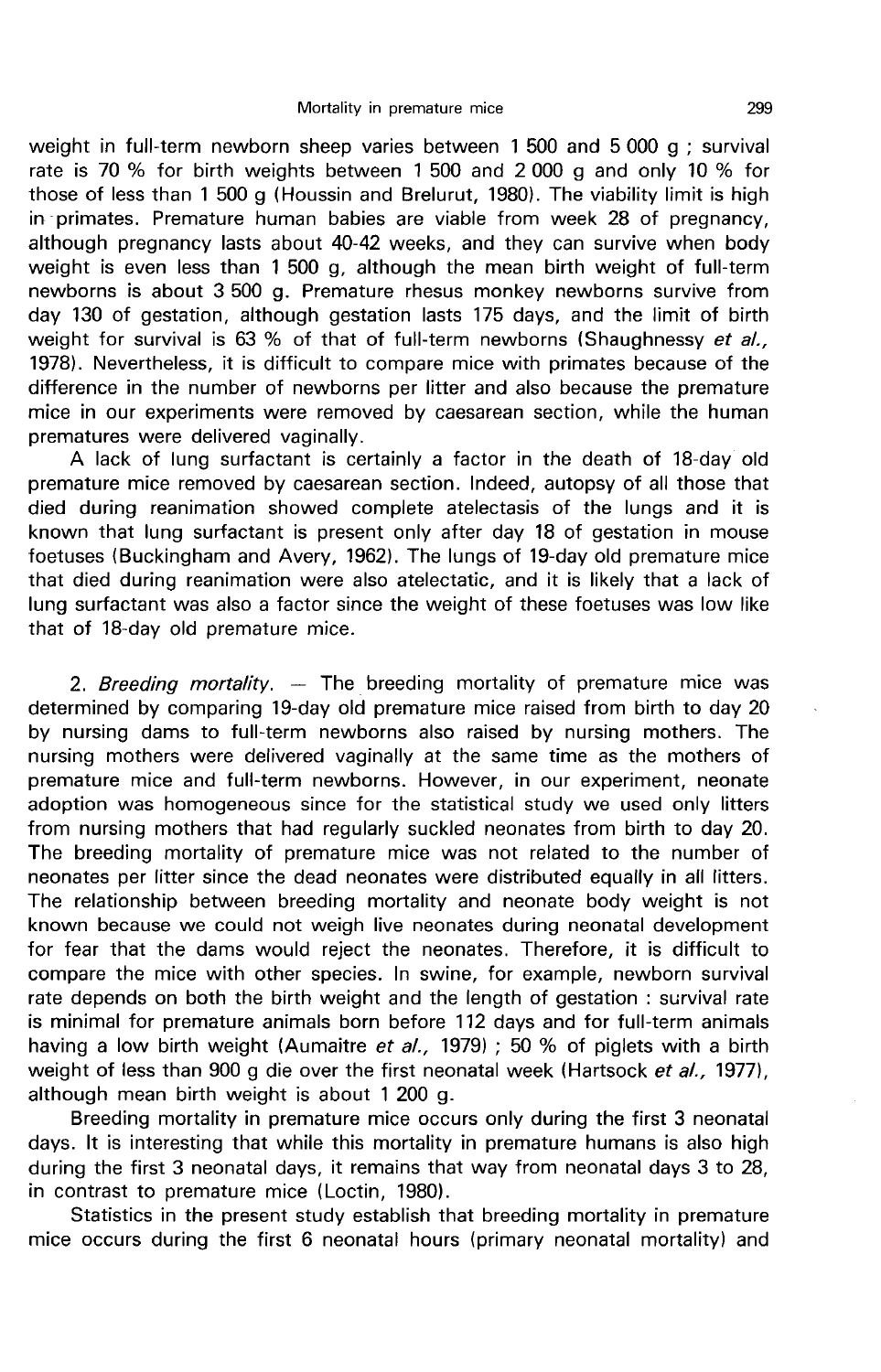then between days 2 and 3 (secondary neonatal mortality). Several factors are involved in this mortality and the following probably affect primary neonatal mortality : (1) lack of surfactant : statistics on 242 19-day old live premature mice killed after reanimation show that 5.7 % of them had atelectasis of the lungs ; (2) milk sucking disorders : milk was found in the stomach of 92 % of full-term newborns killed 6 h after birth, whereas it was found in only 50 % of premature mice ; (3) thermoregulation disorders : heat production was deficient in brown fat due to inadequate availability of lipid (Bertin et al., 1982) ; (4) insufficient response of aldosterone secretion to high loss of sodium and water due to kidney immaturity in the first 6 neonatal hours, inducing stimulation of aldosterone secretion in surviving premature mice (Loctin and Delost, 1982) ; (5) insufficient response of corticosterone secretion to reanimation stress, inducing a peak of plasma corticosterone in surviving premature mice 6 h after birth (Loctin, 1980).

All these factors (except surfactant deficiency) and many more are probably<br>lved in secondary neonatal mortality. Our results deserve further involved in secondary neonatal mortality. Our results investigation of the factors responsible for the mortality of premature mice, particularly the role of the adrenal cortex.

> Reçu en juillet 1982. Accepte en novembre 1982.

Acknowledgements.  $-$  This research program was supported by a grant from the CNRS. The authors wish to thank Mrs. Tournaire for technical assistance.

Résumé. Mortalité du prématuré de souris à la naissance et au cours du développement néonatal.

L'étude statistique de la mortalité à la naissance et au cours du développement néonatal a été réalisée sur environ 2 500 prématurés de Souris. Les prématurés ont été obtenus par césarienne et réanimés pendant 30 min. ; les prématurés survivant après la réanimation ont été élevés, de la naissance au 20<sup>e</sup> jour, de même que les nouveau-nés à terme délivrés spontanément par voie basse au 20e jour de gestation (animaux de contrôle), par des nourrices qui avaient mis bas au même moment. La mortalité du prématuré et du nouveau-né à terme a été comptée à la naissance immédiatement après la césarienne et 30 min. après la réanimation ou la parturition, à 6 h après la naissance et à 9 h chaque jour du 2e au 20e jour après la naissance. La césarienne n'est responsable d'aucune mortalité. Les chances de survie du prématuré de Souris dépendent à la naissance à la fois de l'âge gestationnel et du poids de naissance. Le prématuré de Souris ne peut pas survivre si son âge gestationnel est inférieur au 19<sup>e</sup> jour de gestation et si son poids de naissance est inférieur de 33 % par rapport au poids du nouveau-né à terme. Il n'y a pas de relation entre la mortalité et le nombre de nouveau-nés par portée. Il existe deux sortes de mortalité chez le prématuré de Souris : une mortalité de réanimation évaluée à 13 % et une mortalité d'élevage qui apparaît seulement au cours des trois premiers jours de la vie. Cette dernière peut être subdivisée en une mortalité néonatale primaire, qui se produit entre la fin de la réanimation et la 6<sup>e</sup> heure de vie et qui est de l'ordre de 10,9 % et une mortalité néonatale secondaire qui réapparaît entre le  $2^e$  jour et le  $3^e$  jour de la vie et qui est de l'ordre de 6,9 %. Le rôle de certains facteurs dans la mortalité est envisagé.